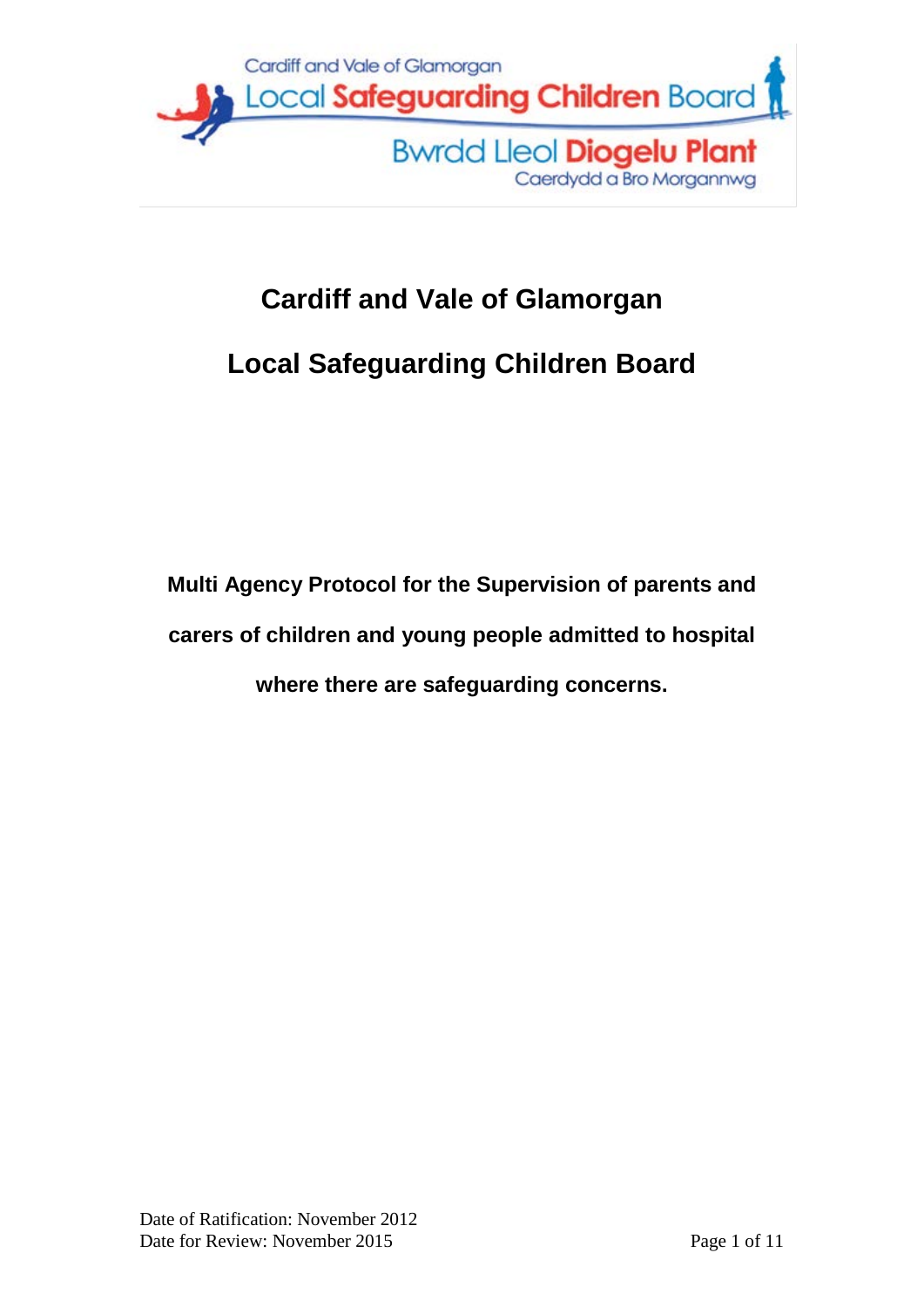### **Contents**

- 1. Introduction
- 2. Children admitted to hospital with suspected non accidental injury (NAI)
- 3. Routine hospital admissions for children who would have supervised contact with their parent/carers/family in the community.
- 4. Emergency hospital admissions for children who are subject of a supervision plan in the community
- 5. Basic principles of parental / carers supervised contact within the acute hospital setting

## **Appendix**

- Appendix 1. Contact sheet to be added to Child's Medical Records
- Appendix 2. Flowchart of procedure when child or young person admitted to hospital where the are safeguarding concerns

### **Acknowledgments**

Cardiff and Vale of Glamorgan Local Safeguarding Children Board's (LSCB) offers acknowledgment and thanks to Manchester Safeguarding Children Board and Essex Local Safeguarding Children's Board for the original documents upon which this protocol is based.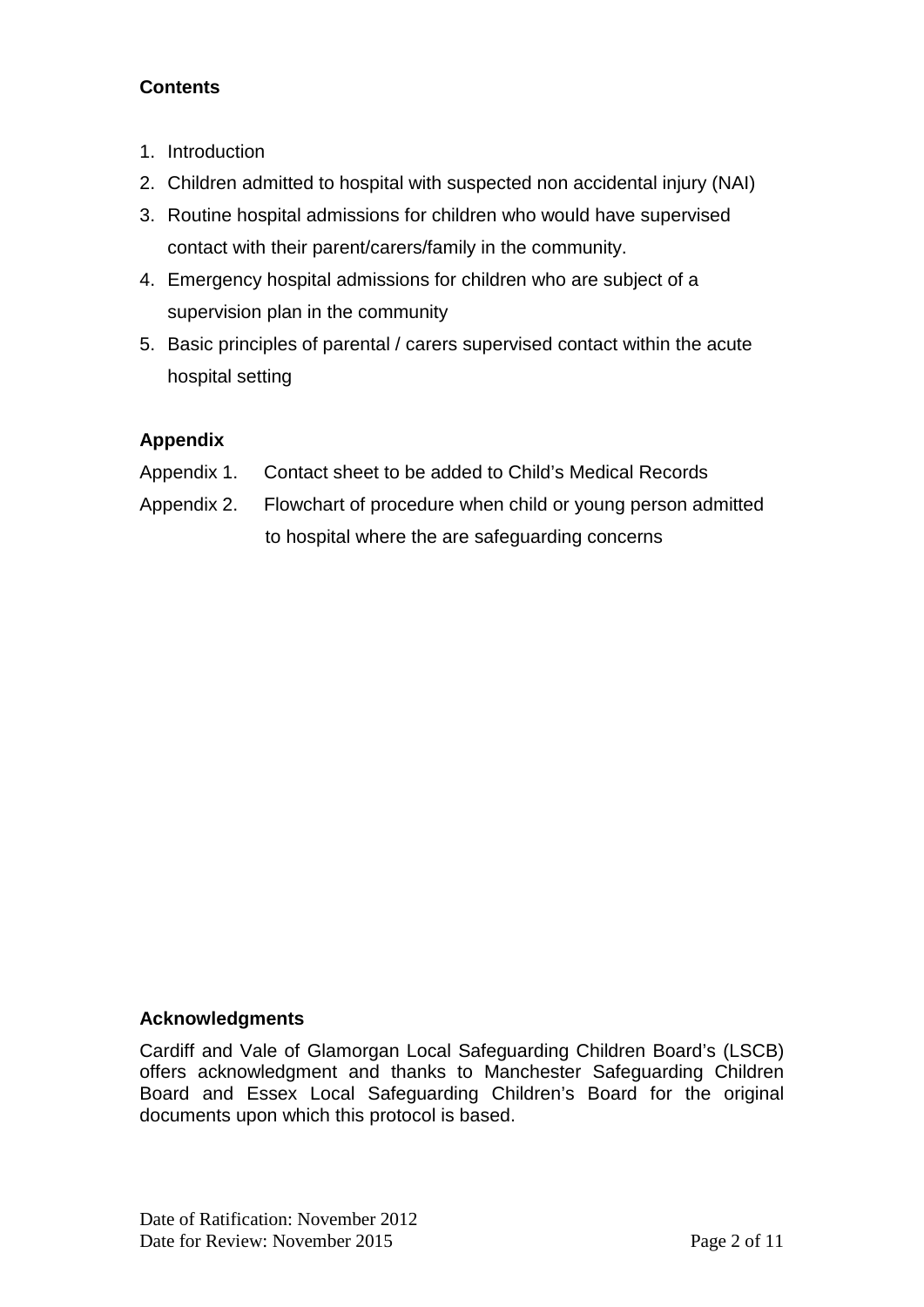#### **1. Introduction**

- 1.1.This protocol aims to address the supervision needs of children and young people who are admitted to hospital with safeguarding concerns i.e.: suspected non accidental injury, and children who are admitted to hospital (either planned or emergency) who have supervised contact with parents / carers / family members in the community.
- 1.2.All references to Health throughout this protocol includes medical and nursing staff, Safeguarding Children's Team (Health), or any other employee of the Health Board as the situation warrants.
- 1.3.It is acknowledged that there may be private or public law proceedings in respect of children. If there is a Court order regulating the contact that an adult can or can't have with the child/children, a copy of that order will be required for the medical records.
- 1.4.The hospital environment and separation from normal daily routines can invoke feelings of anxiety for children and families. In usual circumstances health staff and parents/carers work together to ensure that the child's emotional and physical needs are met; however, there may be occasions where parent's/carer's contact with the child must be supervised to ensure the child and ward environment are adequately safeguarded.
- 1.5.Hospital staff are committed to the provision of emotional and physical care of children, their families and carers within an environment that is safe and secure.
- 1.6.All services working or in contact with children and young people have a responsibility to safeguard and promote their welfare. A multi-agency approach to assessment and service provision is in the best interests of children and their parents. Risk to children is reduced through effective multi-agency and multi-disciplinary information sharing and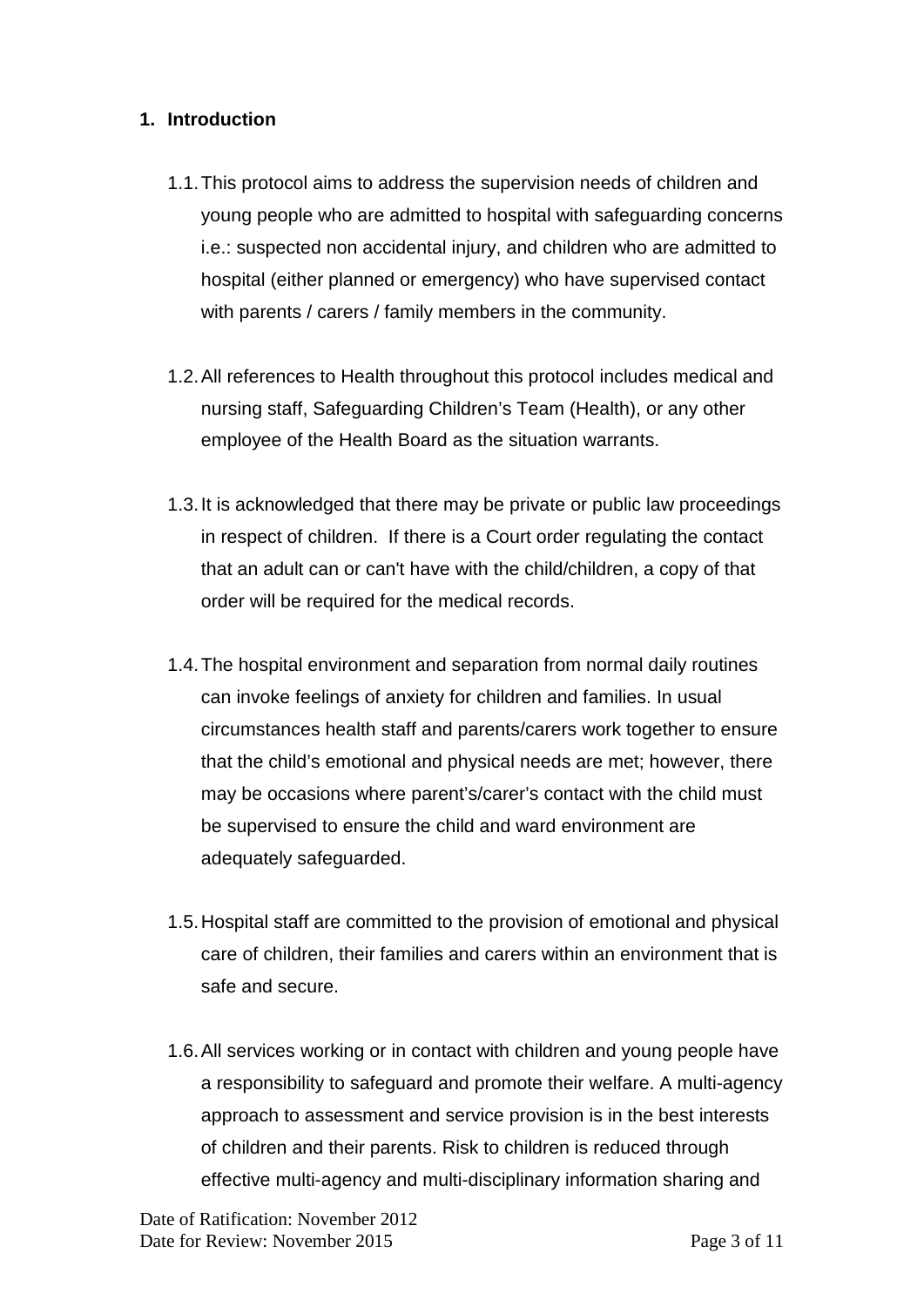joint working. There needs to be a common, shared understanding of working together that accepts joint ownership of challenges and jointmanagement of risk.

### **2. Children admitted to hospital with suspected non accidental injury (NAI)**

- 2.1.A strategy discussion must take place between Children's Services, Police and Health as soon as possible following admission to consider the level of risk the family members may pose to the admitted child and other patients/children in the ward environment. Consideration should be given to the need for parental presence to assist with reassurance of the child and medical consent issues.
- 2.2.For those children who are subject to an Interim or Full Care Order, any threat to remove them during their hospital admission, will be treated in all instances as abduction. Where the threat of abduction is known, consideration must be given as to whether contact should be suspended. Legal advice must be sought.
- 2.3.If the multi agency decision requires parents to leave the hospital then all relevant medical and care information must be requested from the parents prior to them leaving, for example: medical factors such as known allergies, child care issues such as bedtime and feeding routine or any other special circumstances pertaining to the child.
- 2.4.If a parent is to remain with the child they must be in agreement that they will not leave the ward area with the child and that they will comply with being visible to staff at all times, for example: they do not draw curtains around the bed or take the child into the bathroom. Non compliance of this request will result in the parent being asked to leave.
- 2.5.On completion of the medical assessment a multi agency strategy meeting will be co-ordinated by Children's Services. The strategy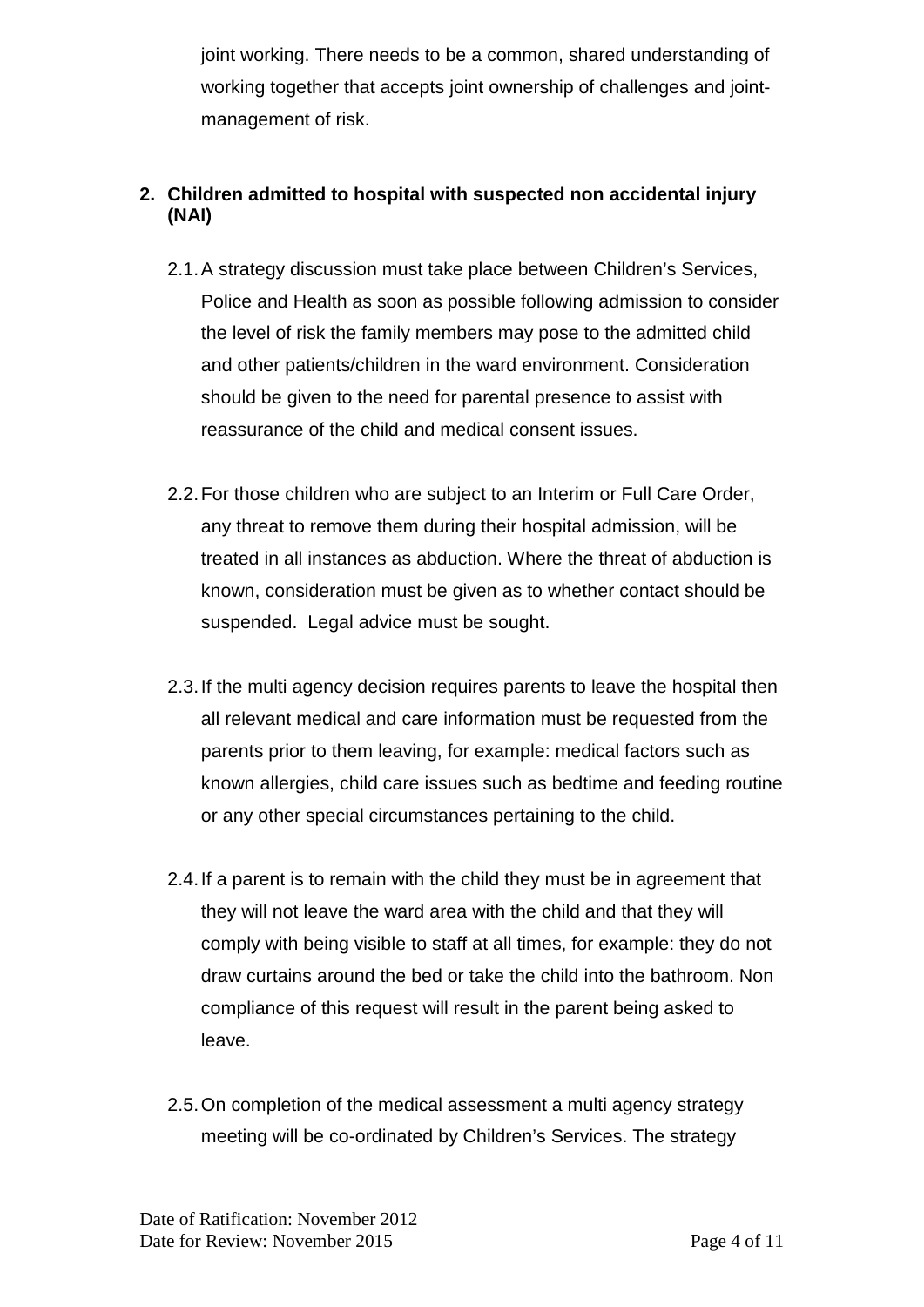meeting will be conducted at the hospital. Parents/ carers will be advised of the outcome of the strategy meeting by Children's Services.

- 2.6.If the decision of the strategy meeting recommends the child can not return home with the parents and/or the parents/carers are going to require supervised contact with the child in the community, then the same arrangements must be adhered to within the ward environment.
- 2.7.All agreed contact of parents/carers in the ward environment is the responsibility of Children's Services. Hospital staff must not be used for supervision purposes.
- 2.8.At the hospital admission stage of the child protection process, family members should not be allowed to supervise any contact until the completion of the section 47 investigation.
- 2.9.All discussions and decisions must be clearly documented in the child's medical record by health staff and on the relevant case management systems by all other agencies involved
- 2.10.Children's Services are responsible for informing Health staff of any deviations from the agreed contact plan. Health staff and Social Worker must record these changes in the child's records.

# **3. Planned hospital admissions for children who are subject of a supervision plan in the community**

- 3.1.If parents require supervision with their children when in the community then this arrangement must continue whilst the child is in hospital.
- 3.2.The child's social worker should make written contact with the Ward Manager or the Hospital Safeguarding Children's Team and advise them of the reasons the supervised contact is in place and details of the current supervision arrangements. This document should be attached to the child's medical records by Health staff.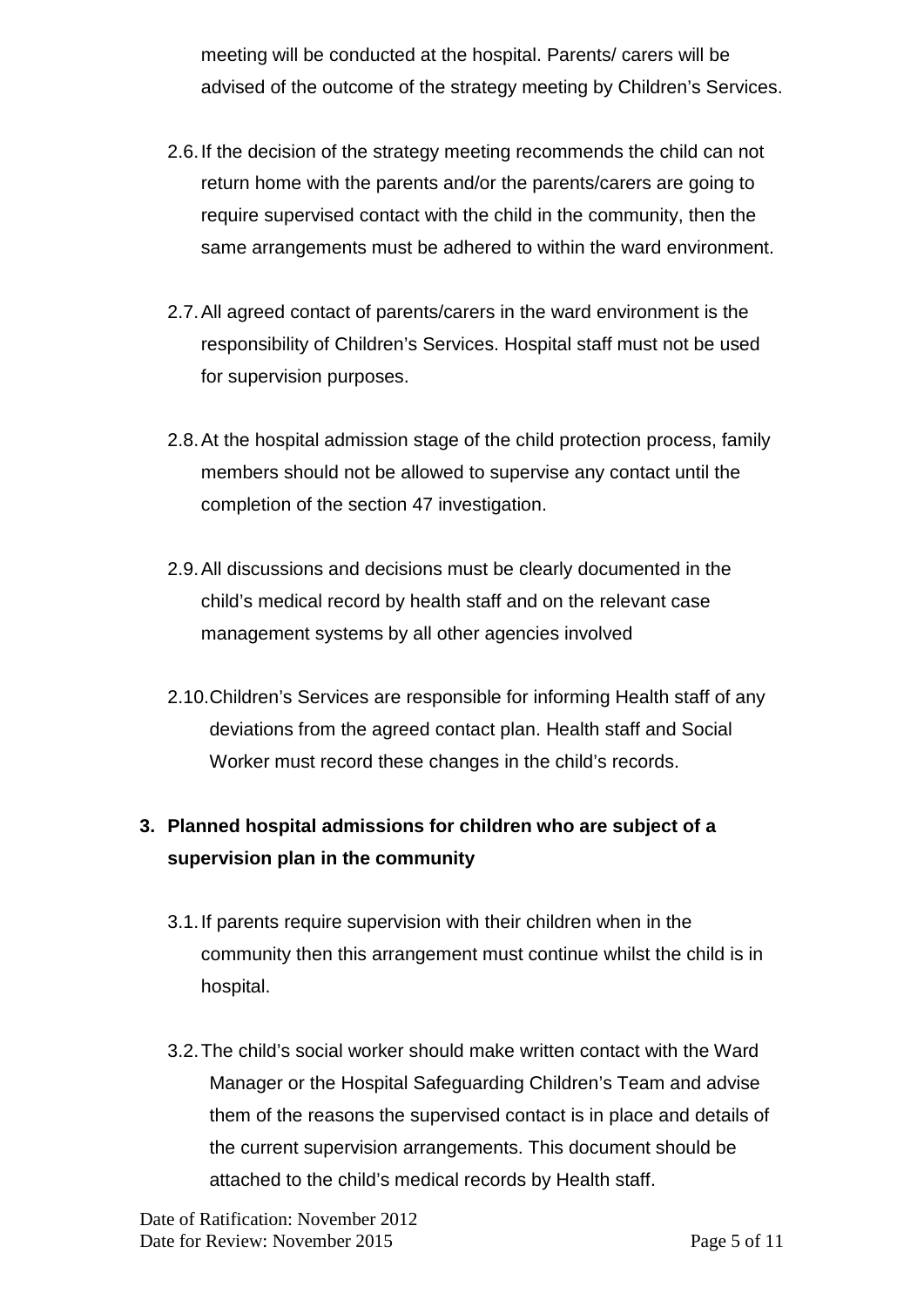- 3.3.All concerns regarding parental behaviour or risk to the child or ward environment must be disclosed to the Ward Manager or the Hospital Safeguarding Team prior to admission. Any relevant risk assessments that Children's Services hold must be shared with Health and documented in the child's medical records.
- 3.4.It is the responsibility of the social worker to provide staff for supervision and to ensure parents are updated regarding contact arrangements.
- 3.5. It is Health's responsibility to keep parents / carers updated on the child's medical condition and progress.

# **4. Emergency hospital admissions for children who are subject of a supervised contact with parents / carers in the community**

- 4.1.It is acknowledged that emergency admissions for children present an unknown risk and it may take some time to establish if the child is known to Children's Services.
- 4.2.When Health staff become aware there are social concerns regarding a child and family they must liaise with Children's Services to establish if there are any contact arrangements in place.
- 4.3.If supervised contact agreements are in place then part 3 of this protocol should be followed.

## **5. Basic Principles of Supervising contact with Parents / Carers/ Family Members within the Acute Hospital Setting**

- 5.1.As defined in the Children Act (1989) a child is considered as being under 18 years of age.
- 5.2.The decision to restrict, supervise or indeed deny parents/carers/ family members contact with their child in hospital is a multi agency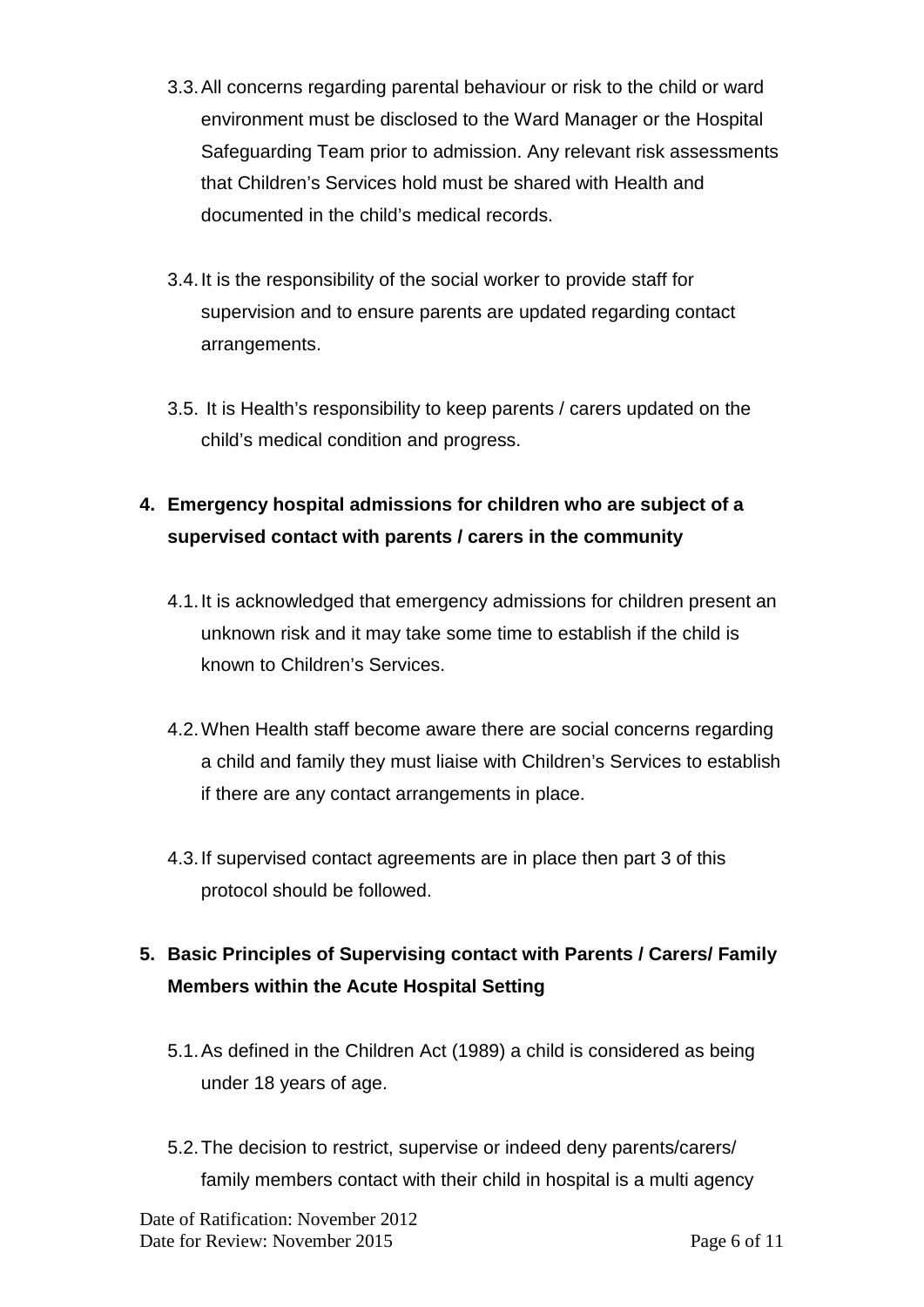decision, the reasons for this decision must be recorded on the child's medical records.

- 5.3.In emergency situations i.e. the child becomes acutely unwell, Health staff must make immediate contact with parents/ carers and inform the social worker or Emergency Duty Team for Children's Services as soon as possible. It is anticipated that in this instance a parent may wish to attend the hospital to see their child. Supervision between the child and parents must still occur but it may be appropriate for health to supervise for a short period and then ask parents to leave. In the instance that the child is admitted to Paediatric Intensive Care or High Dependency Unit it is acknowledged these areas are supervised and parents could remain with their child. A multi agency discussion should take place to agree all aspects of the contact as soon as possible.
- 5.4.Any deliberations in relation to the contact between children and their families must consider what actions are in the child's best interests, ensuring that the child's needs are paramount as defined within the Children Act (2004).
- 5.5.Where possible the wishes of the child should be considered and kept central to all discussions.
- 5.6.Children's Services have the responsibility for providing staff to supervise agreed contact.
- 5.7.If at any point during the child's hospital admission concerns are raised that the wellbeing of the child or ward environment is being jeopardised by parents/carers, immediate protective steps must be taken to safeguard the child and the environment; for example removing the parents from the room to calm down or requesting they leave the ward area. If parents/ carers fail to comply with requests then security/ police assistance should be considered. Health must inform Children's Services of any incidents and action taken.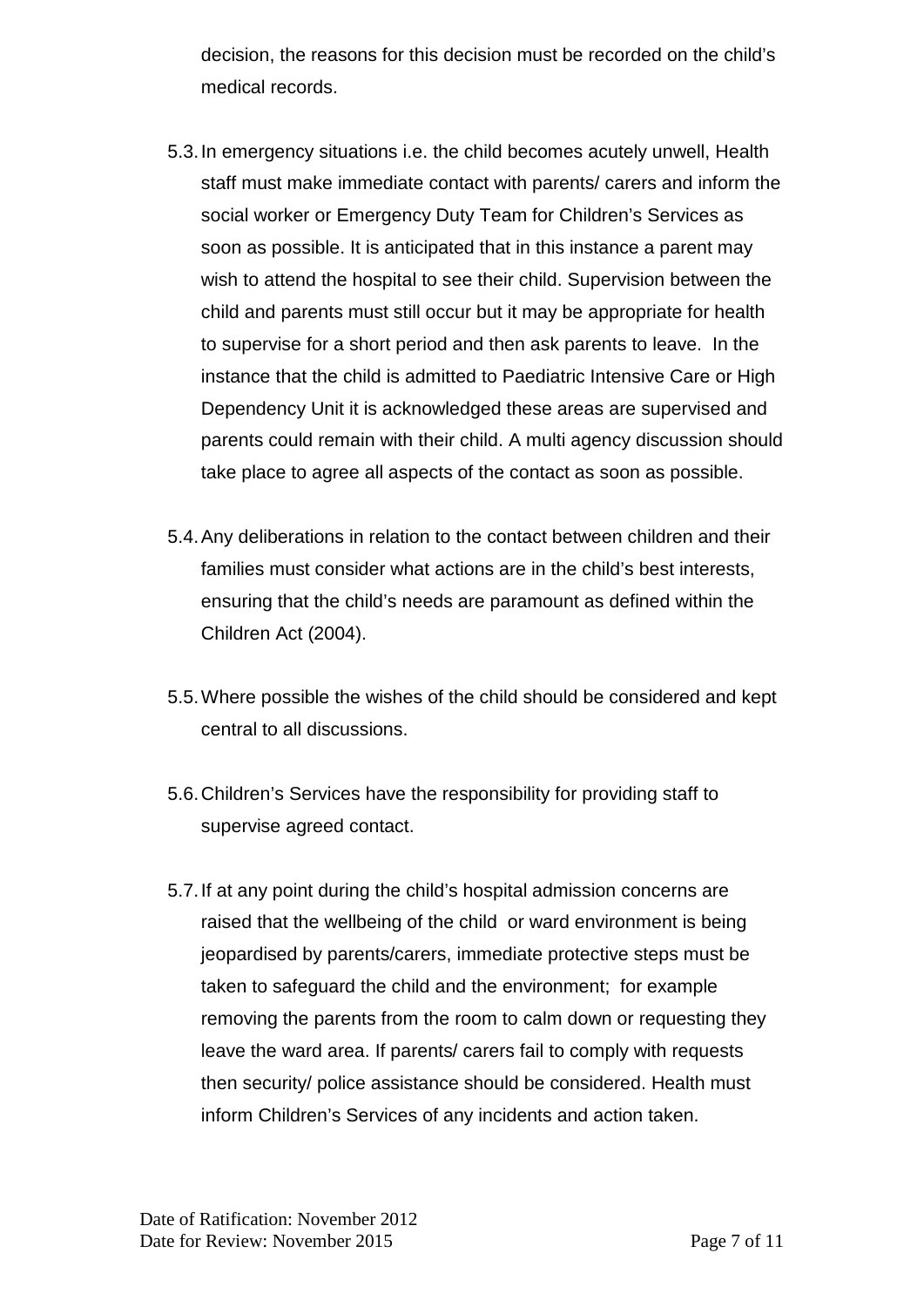5.8.Immediate police assistance via 999 must be sought if a parent attempts to remove the child from the ward setting.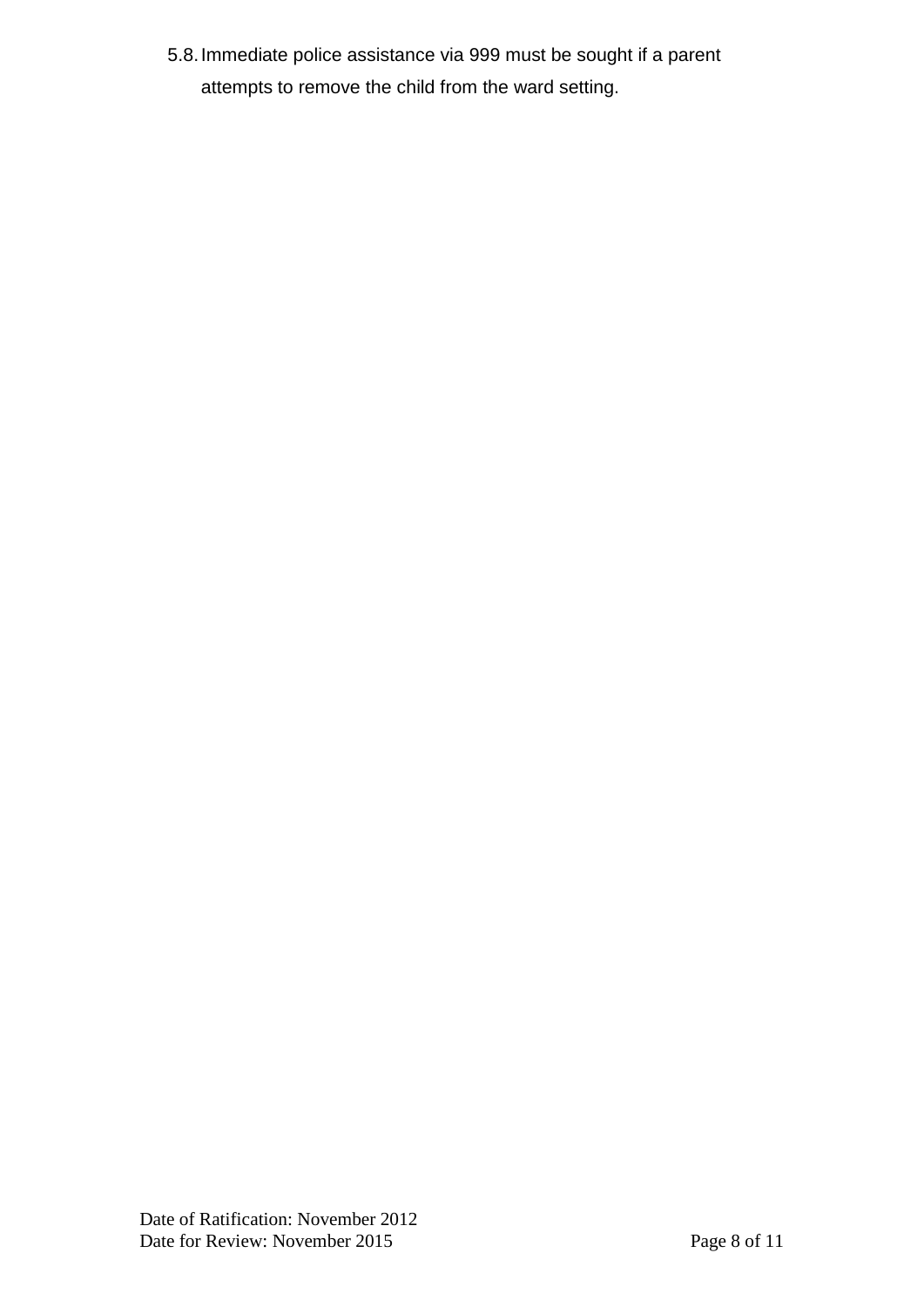#### **Appendix 1: Contact Plan to be added to Childs Medical Records to be completed by Health**

| Name of Child:                           |  |
|------------------------------------------|--|
| <b>Name of Social Worker:</b>            |  |
| <b>Contact Details of Social Worker:</b> |  |
| <b>Contact arrangements within the</b>   |  |
| <b>Community</b>                         |  |
|                                          |  |

It is the responsibility of the Social Worker to inform the Ward Manager every time a contact is planned, so this sheet can be completed.

| Date of        | Time of        | People taking part in contact | People excluded from contact | <b>Supervisor</b> | <b>Phone Number of</b>   |
|----------------|----------------|-------------------------------|------------------------------|-------------------|--------------------------|
| <b>Contact</b> | <b>Contact</b> |                               | with the child               |                   | <b>Supervisor if not</b> |
|                |                |                               |                              |                   | <b>Social Worker</b>     |
|                |                |                               |                              |                   |                          |
|                |                |                               |                              |                   |                          |
|                |                |                               |                              |                   |                          |
|                |                |                               |                              |                   |                          |
|                |                |                               |                              |                   |                          |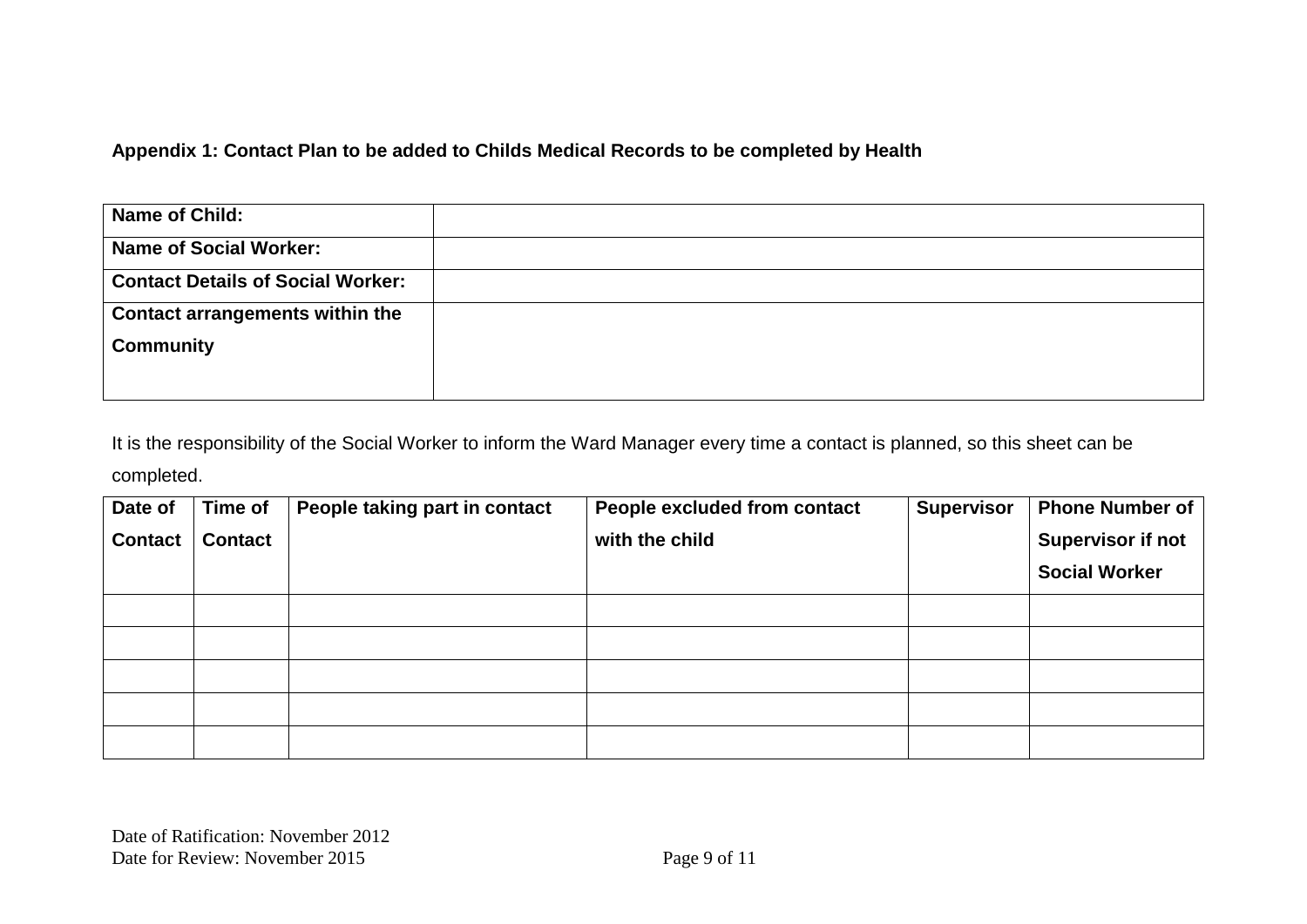## **Appendix 2: Flowchart of procedure when child or young person admitted to hospital where there are safeguarding concerns**